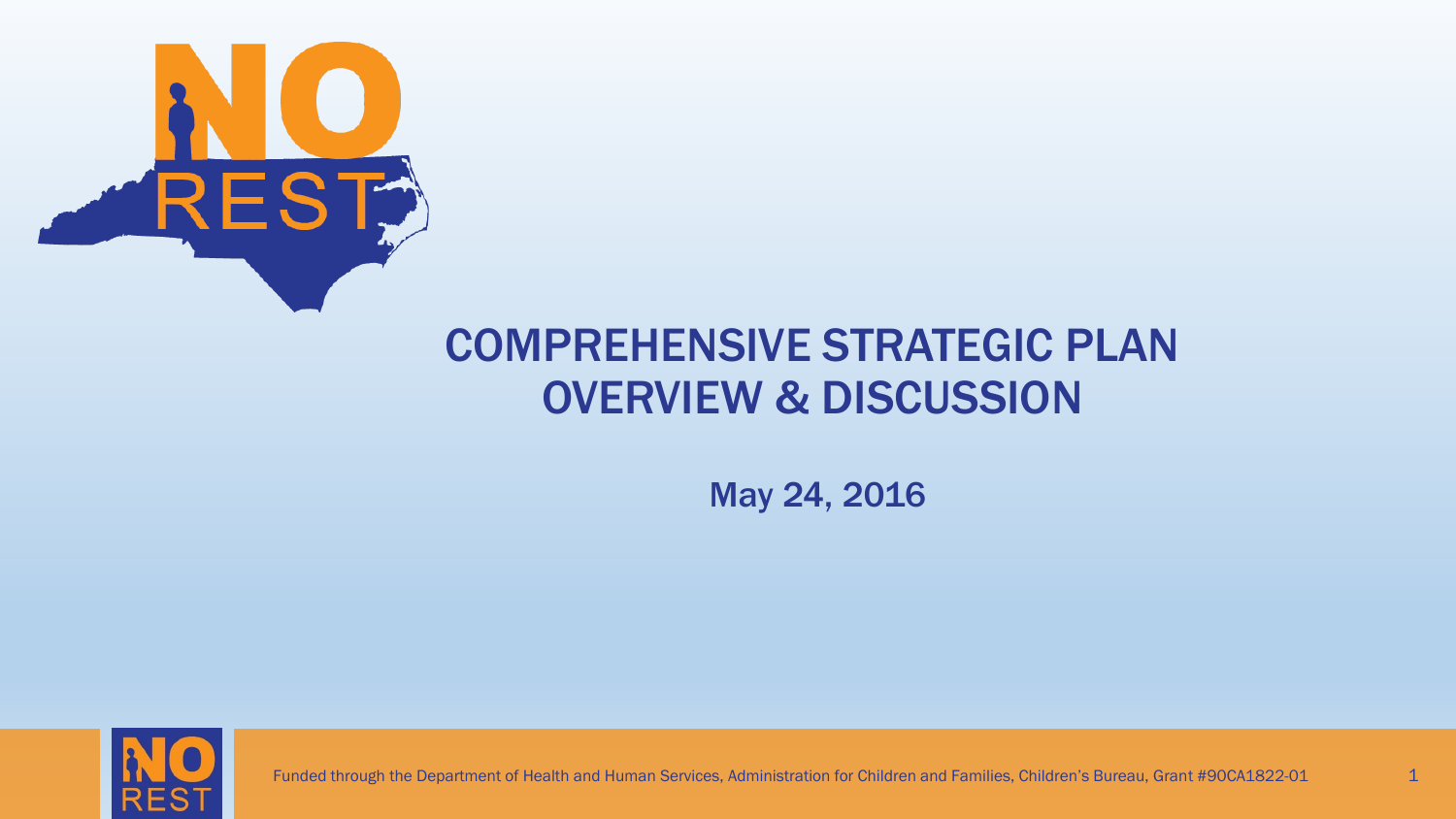# Strategies Guiding Development of the Plan

- Develop an integrated, coordinated system for providing services to youth victims of human trafficking
- Expand and coordinate human trafficking-related research, data, and evaluation relevant to youth victims of human trafficking.
- Provide training and technical assistance to state and local agencies and organizations to increase victim identification, promote outreach, and expand the availability and accessibility of services to victims.
- Promote the use of effective, culturally appropriate, trauma-informed services to improve the short- and long-term health, safety, and well-being of youth victims of human trafficking

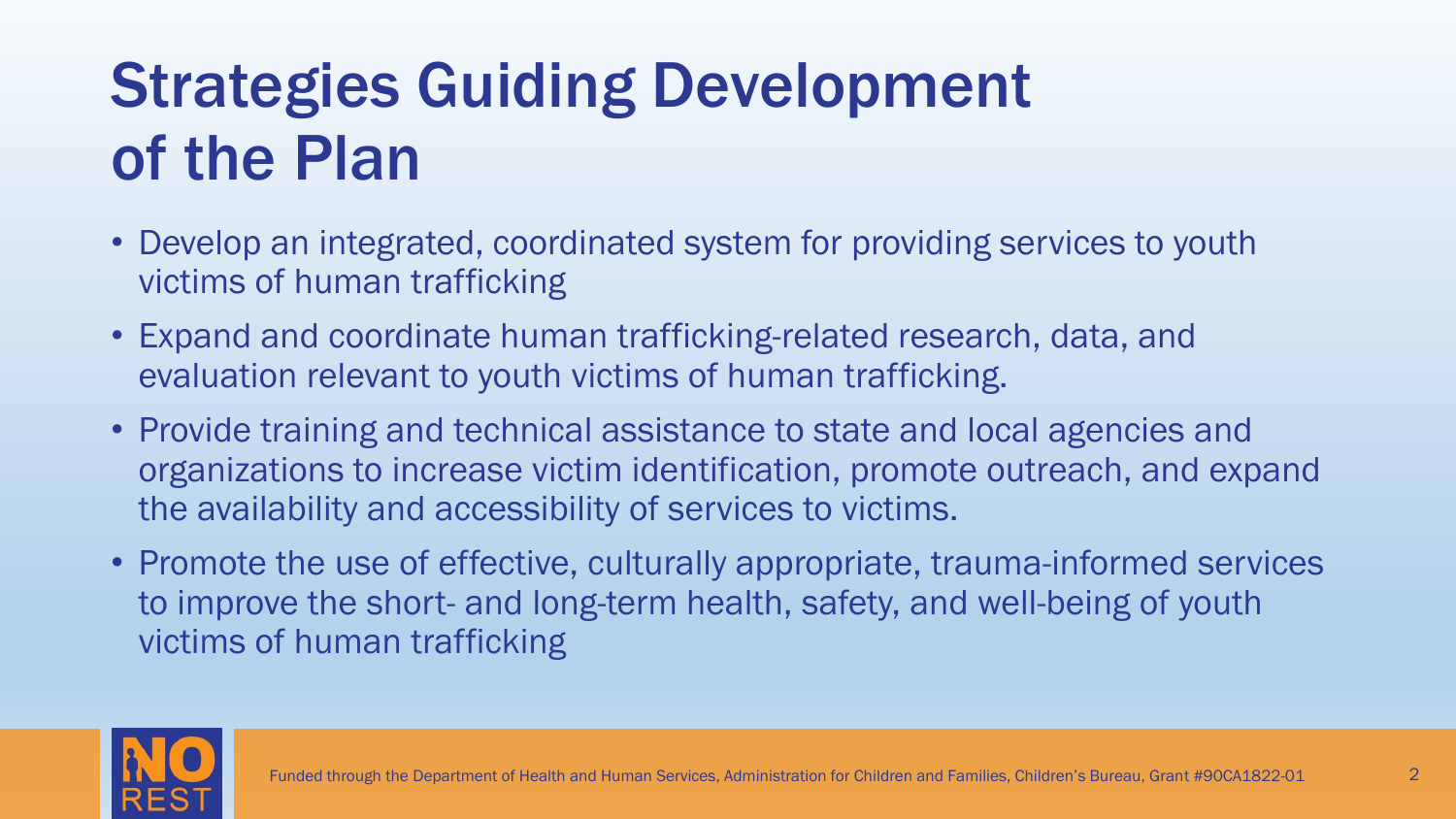# Strategic Plan Development Process

- Systems approach
- Balance of activities
- Workgroups: Prevention, Youth Engagement and Outreach, Screening and Intake, Services and Practices, Funding, Data and Evaluation
- Participants in each workgroup represented an array of agencies/NGOs
- Governance Steering Committee

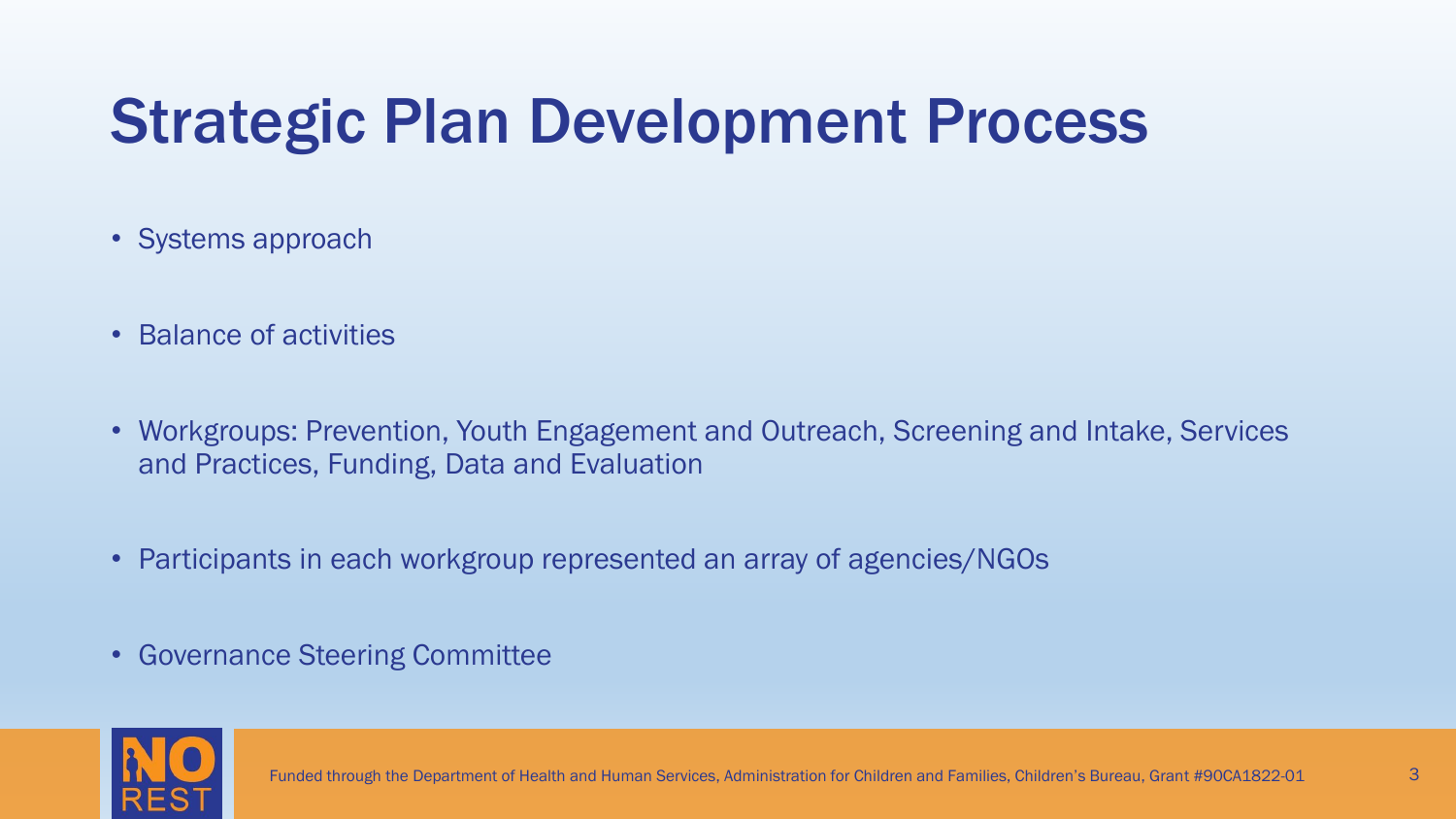#### Prevention

- Levels of Prevention:
	- Primary Prevention: Prevent human trafficking before it occurs; efforts directed toward the population at-large
	- Secondary Prevention: Address risk factors to prevent trafficking before it occurs; efforts directed toward specific groups identified at-risk
	- Tertiary Prevention: Prevent human trafficking from recurring in families or communities

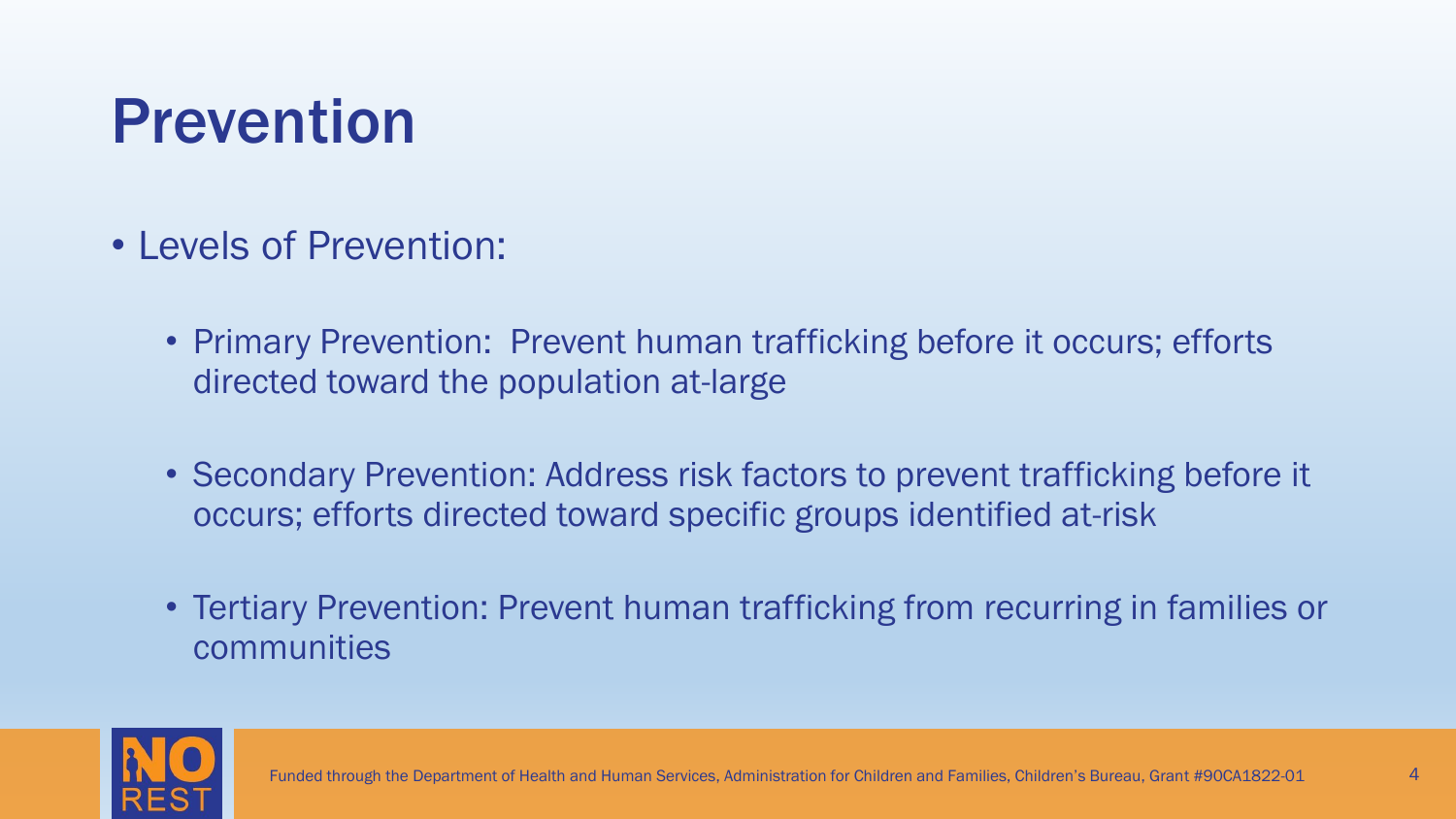### Prevention – Intended Impact:

- Prevent sexual abuse a demonstrated risk factor for sex trafficking of minors
- Increase awareness and improve adult response to child sexual abuse
- Promote children's understanding of healthy growth and development
- Increase access to evidence-based mental health treatment
- Reduce supply and demand of trafficked youth
- Reduce risk factors for trafficking

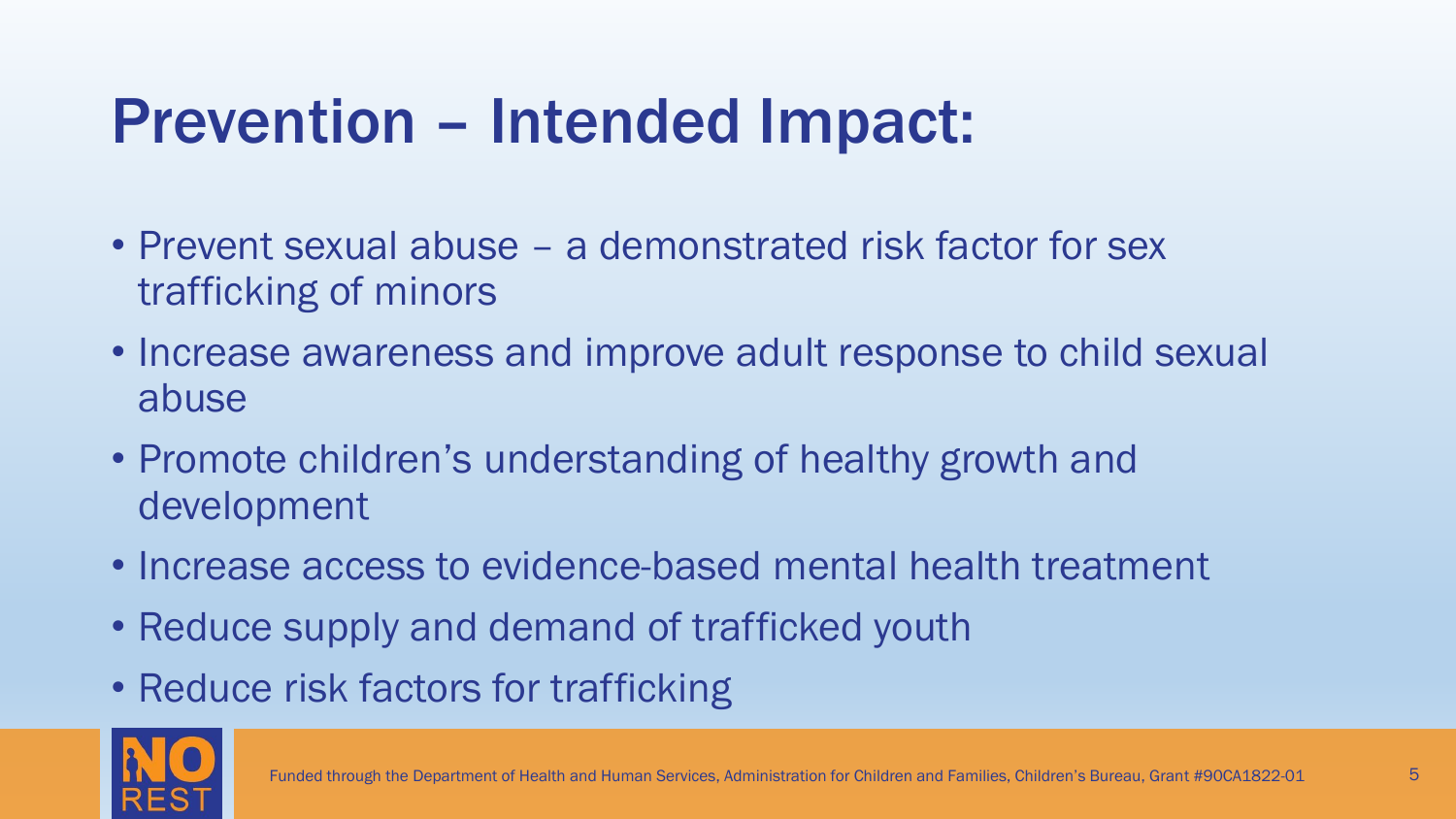#### Youth Engagement & Outreach – Intended Impact:

- Coordinated deliver of services, reduced duplication of services
- Increased likelihood of efficient delivery of services
- Improved information on prevalence of trafficking
- Clear understanding of what to do when a youth is suspected of being trafficked
- Reduced exploitation of children and youth

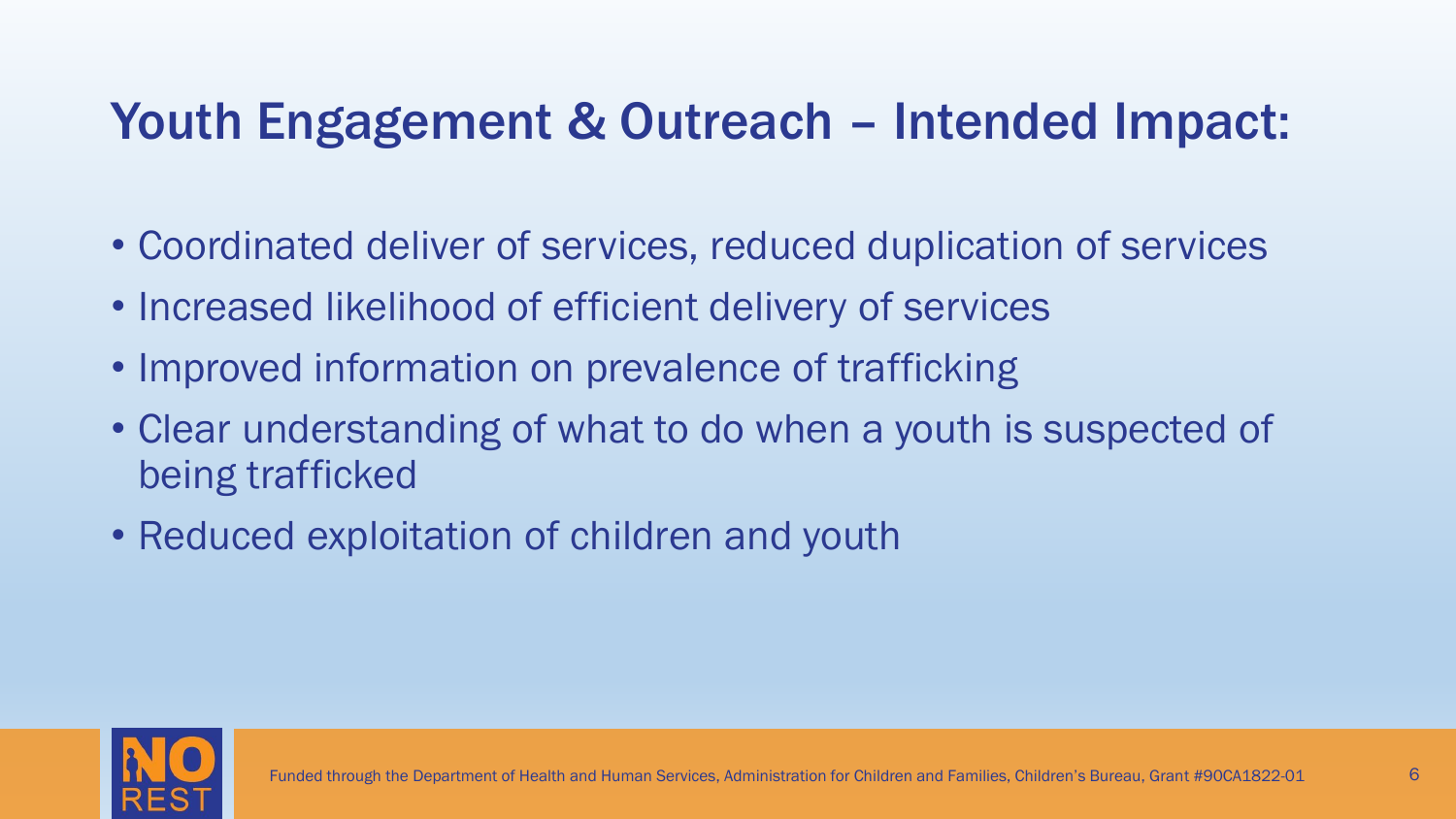### Data & Evaluation – Intended Impact:

- Establish links between program inputs, activities, outputs, and outcomes
- Form foundation of evaluation and performance measurement
- Prioritize key outcomes and performance measures
- Standardize outcomes and performance measures across programs to contribute to larger evaluation of human trafficking programs

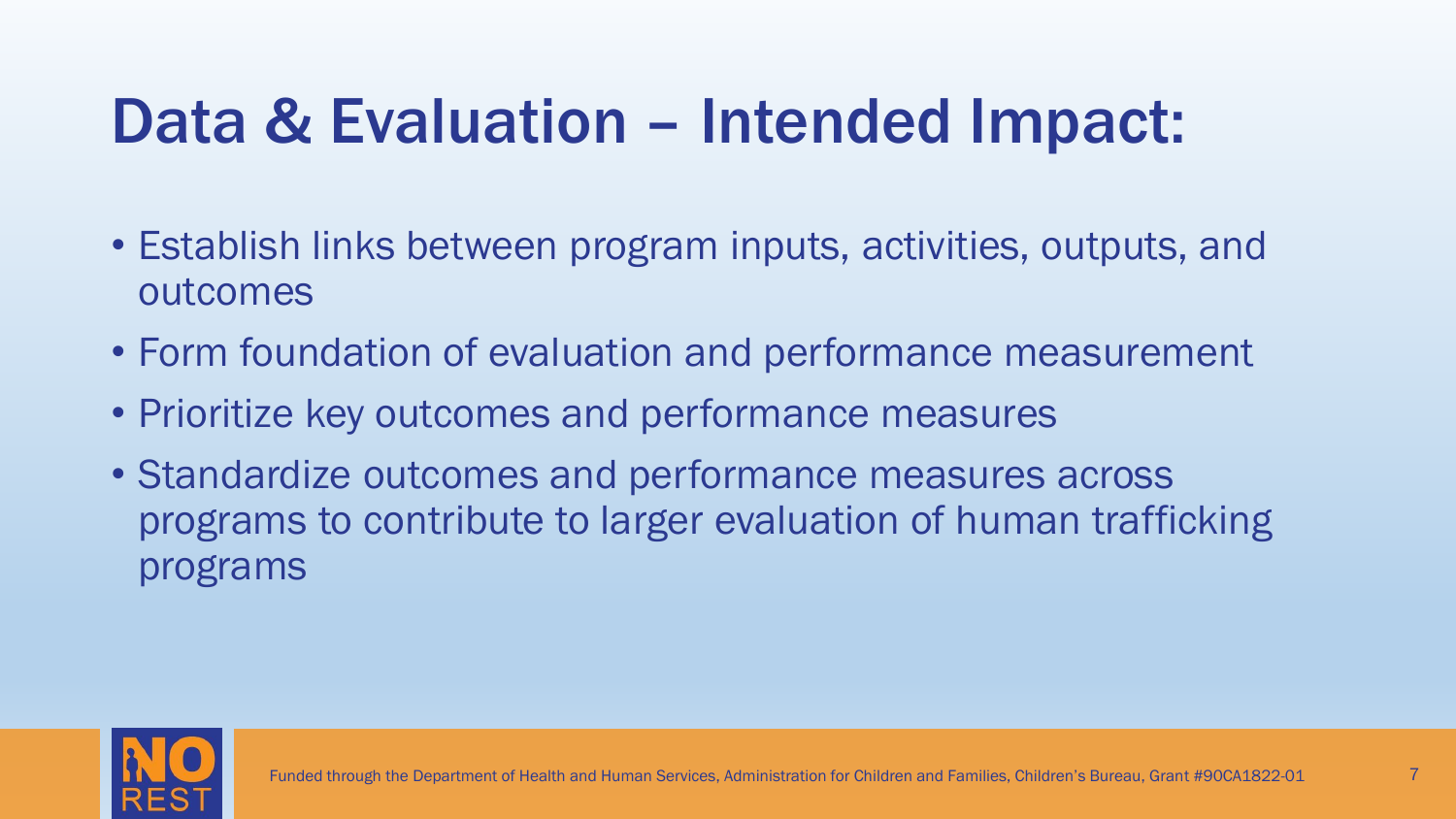# Screening & Intake – Intended Impact:

- Establish common protocols
- Seamless transition from case intake to ongoing services
- Increase identification and service provision
- Gather relevant information for all parties involved, including child welfare agencies, service providers, law enforcement, and the court system
- Ensure accountability
- Reduce likelihood of child/youth experiencing additional trauma

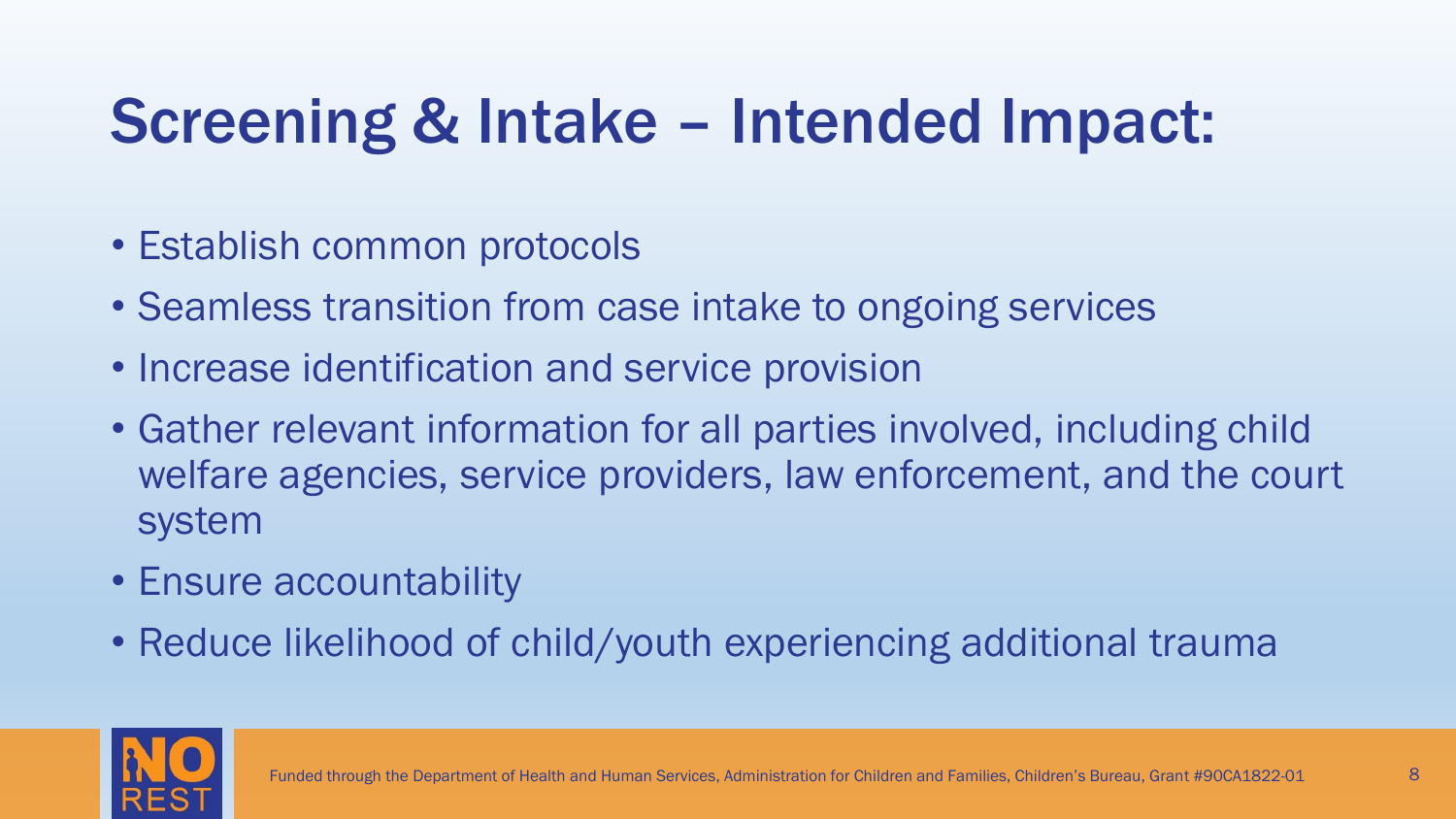# Services & Practices – Intended Impact:

- Risks are identified and steps are taken to mitigate their impact
- Services have intended impact
- Services are appropriate for the youth who has been trafficked
- Services are trauma-informed
- Services are personalized and facilitate healing

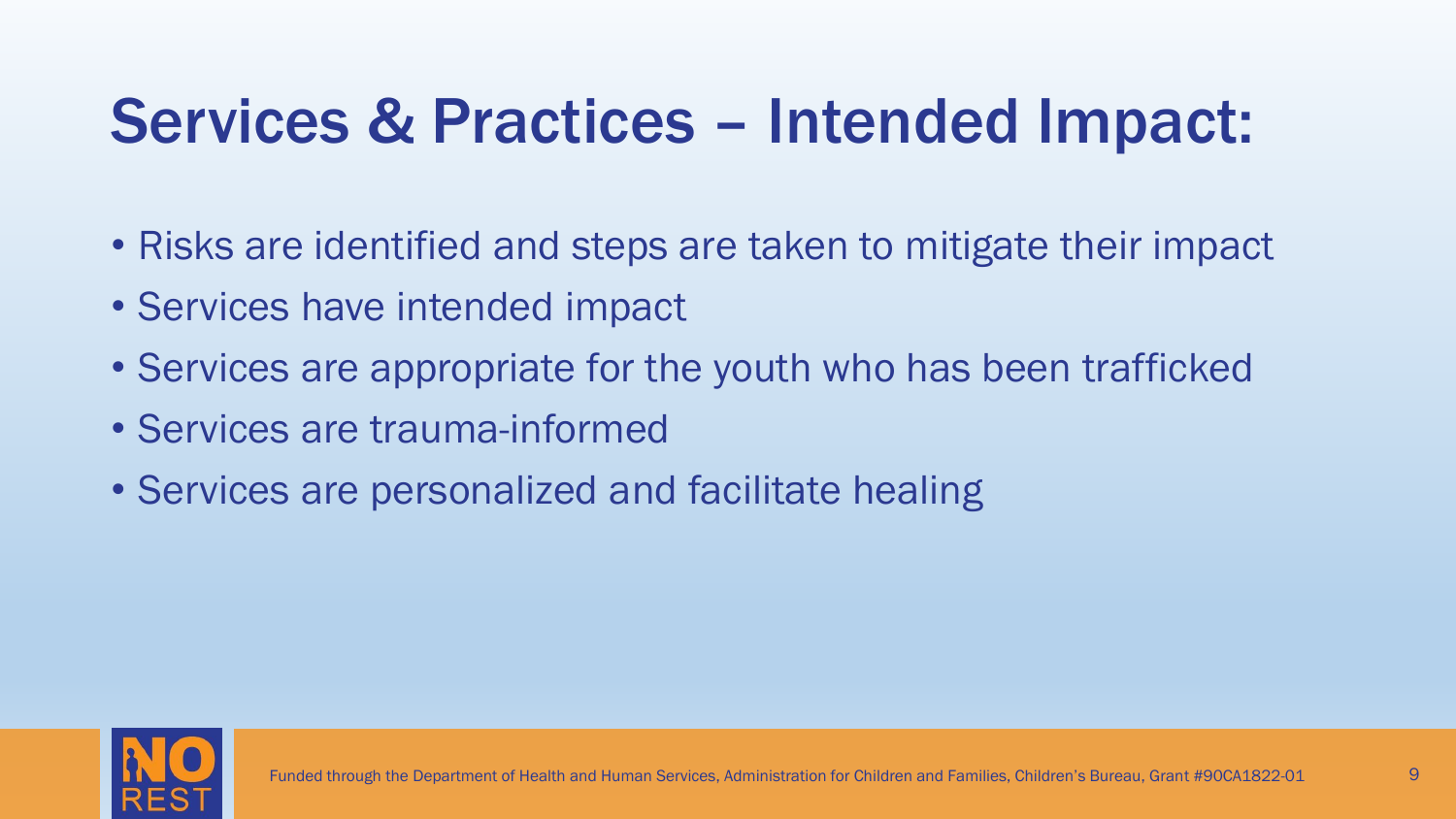# Funding – Intended Impact:

- Efficient delivery of services
- Shared resources
- Improved collaboration
- Increase understanding of human trafficking and the needs of survivors
- Improve services to children and youth survivors of trafficking in residential facilities and youth shelters